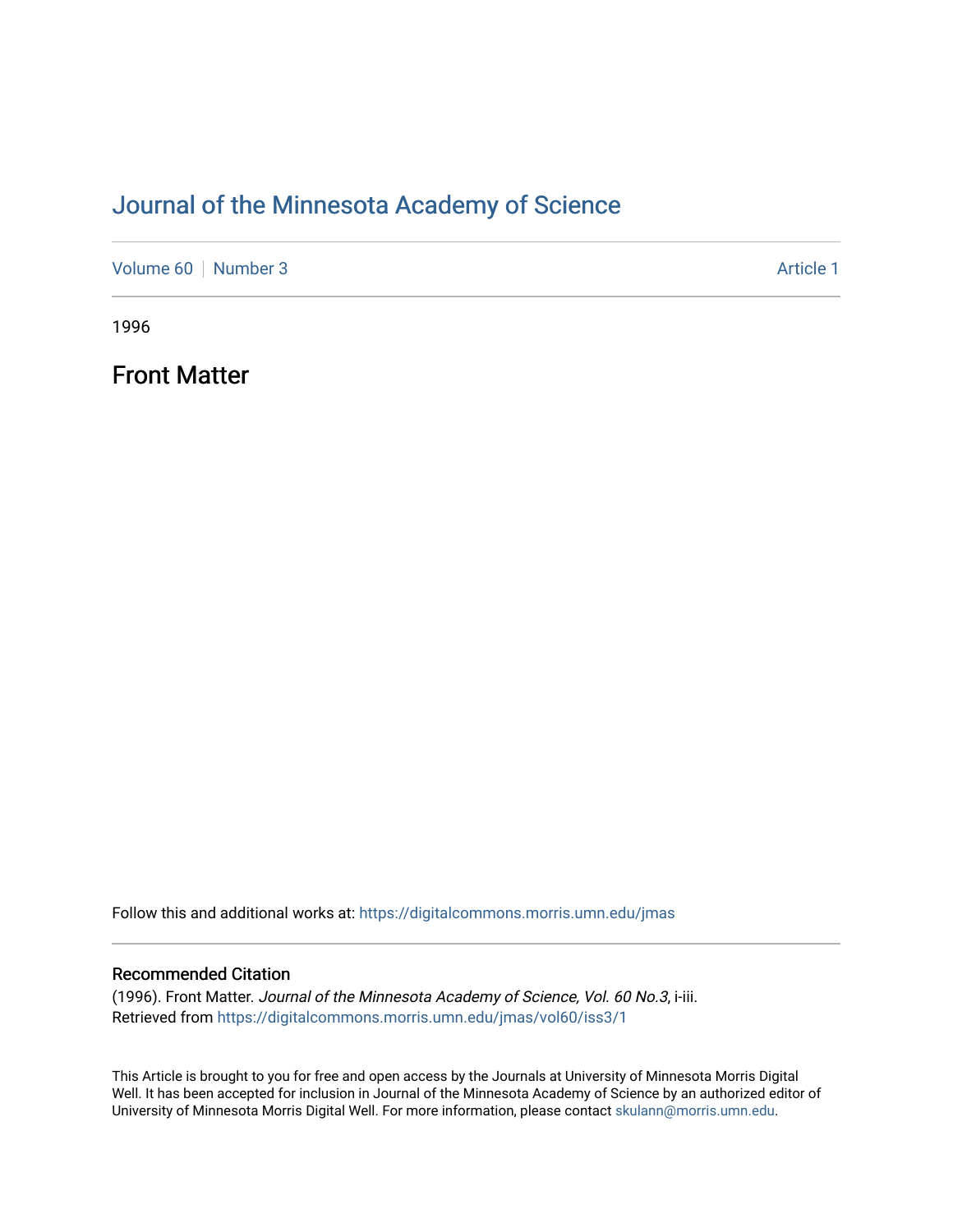

# Minnesota **Academy of Science**

**SPRING 1996**  VOLUME 60, No. 3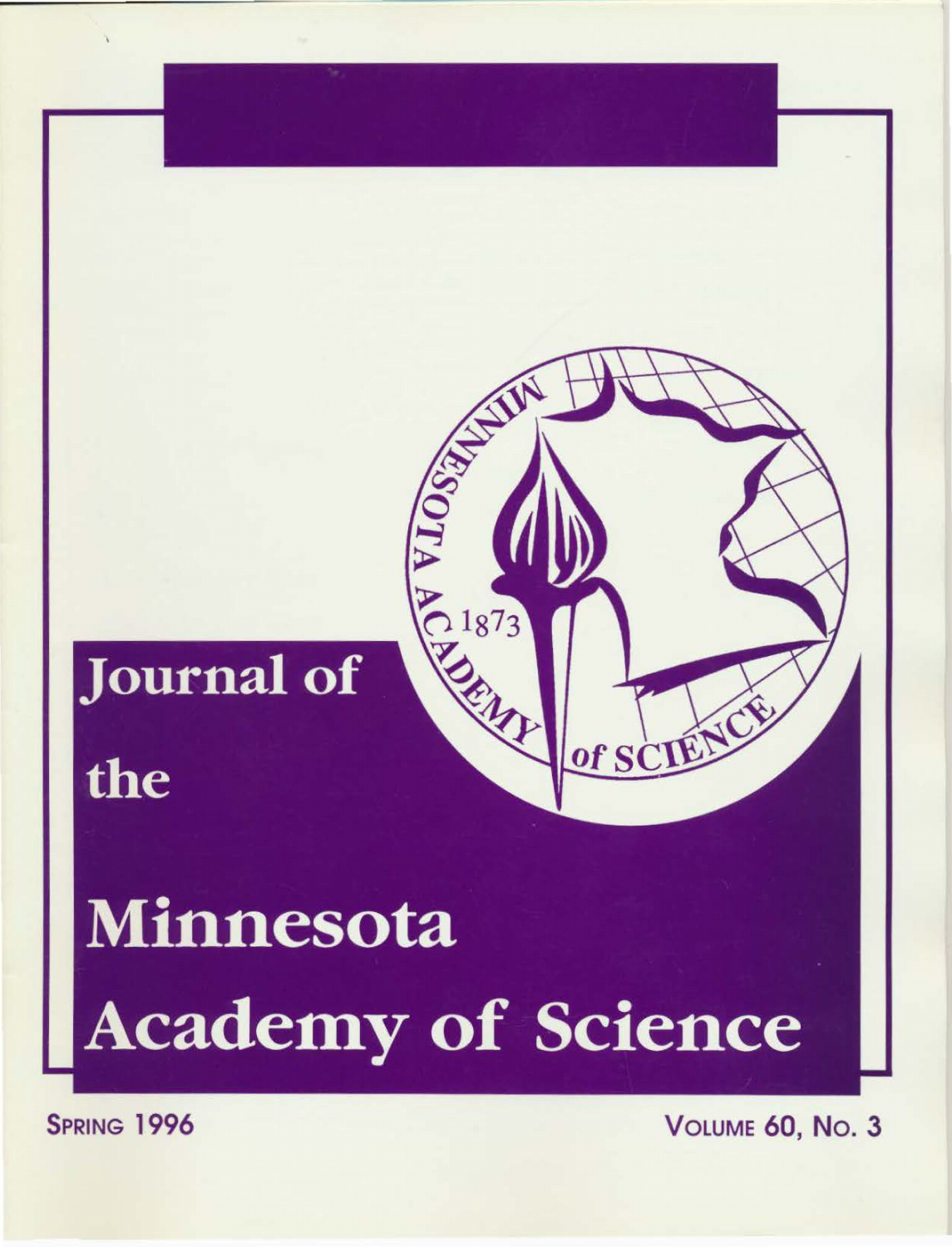*The Minnesota Academy of Science was incorporated in 1932 to provide for the "the advancement of pure and applied science through the fostering of research, education and understanding. The academy* is *a non-profit organization.* 

### **OFFICERS**

PRESIDENT Dr. Thomas Brunelle LecTec Corporation

### PAST-PRESIDENT Dr. Judith E. Parker

*3M Company* 

### **DIRECTORS**

Dr. John Frey *Mankato State UniverSity*  Mark Gugisberg *Champlin Park High School*  Marcia Houtz *Science Museum of Minnesota*  Alan E, Oiness *USDA-ARS*  James L. Rootes *NSP*  Dr. Raymond Sicard

*Untversity of Mtrmesota*  Dr. Judith Strong *Moorhead State University* 

Dr, Wayne Wolsey *Macalester College* 

### **JUNIOR ACADEMY**

DIRECTOR Dr. Jennifer Hugstad-Vaa *Burnsville High School* 

PAST-DIRECTOR Tom Wesner *Hastings Mtddle School* 

### **SENIOR ACADEMY**

DIRECTOR Dr. Ed Thompson *Winona State College* 

PAST-DIRECTOR Dr. James Waddell *UniverSity qf Minnesota* 

### **ADMINISTRATIVE STAFF**

EXECUTIVE DIRECTOR Susan Kafka

ASSISTANT EXECUTIVE DIRECTOR Sue Zenk

Published by the Minnesota Academy of Science, Suite 410, 408 St. Peter St., St. Paul, MN 55102. Annual membership in the Academy, including receipt of this journal, is \$30 regular; \$20 post-secondary.

The Minnesota Academy of Science is affiliated with the American Association for the Advancement of Science.

Copyright © 1996 by the Minnesota Academy of Science,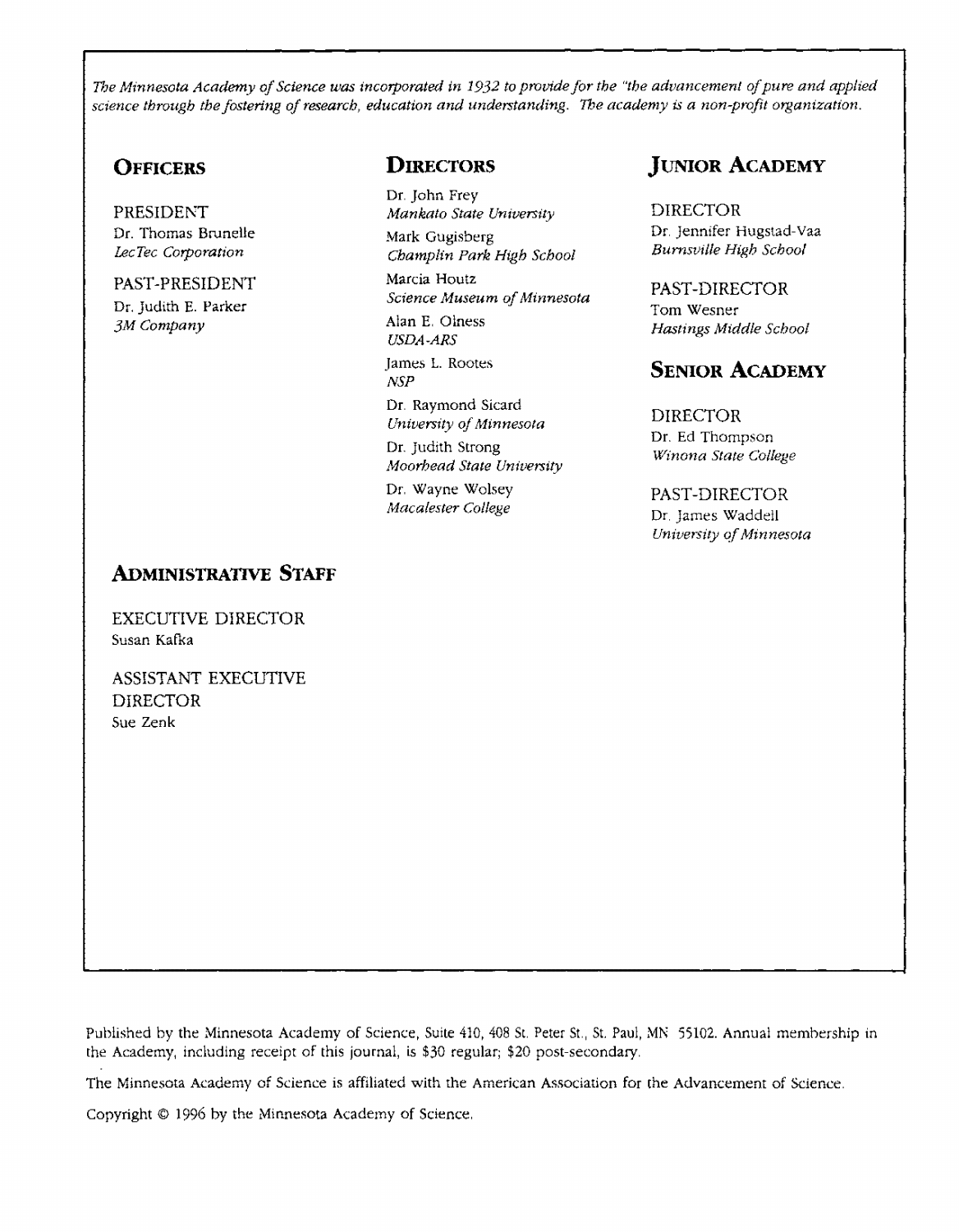**EXECUTIVE EDITOR** Alan Olness

**SCIENTIFIC EDITOR** Alan Olness

### **ASSOCIATE EDITORS**

Joy Frestedt Raymond Sicard Barbara Kaiser

Thor Kommedabl Eungmin Kang

**MANAGING EDITOR** Susan Moro

The Minnesota Academy of Science does not take a stand on issues that may be discussed in articles published in the journal. Readers should bear in mind that views expressed in these articles are strictly those of the authors.

Address Editorial Correspondence to: Editor, Minnesota Academy of Science, Suite 410, 408 St. Peter St., St. Paul, MN 55102.

# Journal of the **MINNESOTA ACADEMY OF SCIENCE**

Vol. 60, No. 3

Spring 1996

### **TABLE OF CONTENTS**

|              | Minnesota-North Dakota Academies of Science 1 |
|--------------|-----------------------------------------------|
| Roland Dille |                                               |

| Identification of Walleye x Sauger Hybrid by |  |
|----------------------------------------------|--|
| J.E. Fulton, J.S. Otis and K.S. Guise        |  |

Logic and the Second Law of Thermodynamics...............7 David Van Den Einde

### Peltandra Virginica (L.) Schott and Endl. (Arrow Arum), A New Species and Genus Charles Argue

|--|--|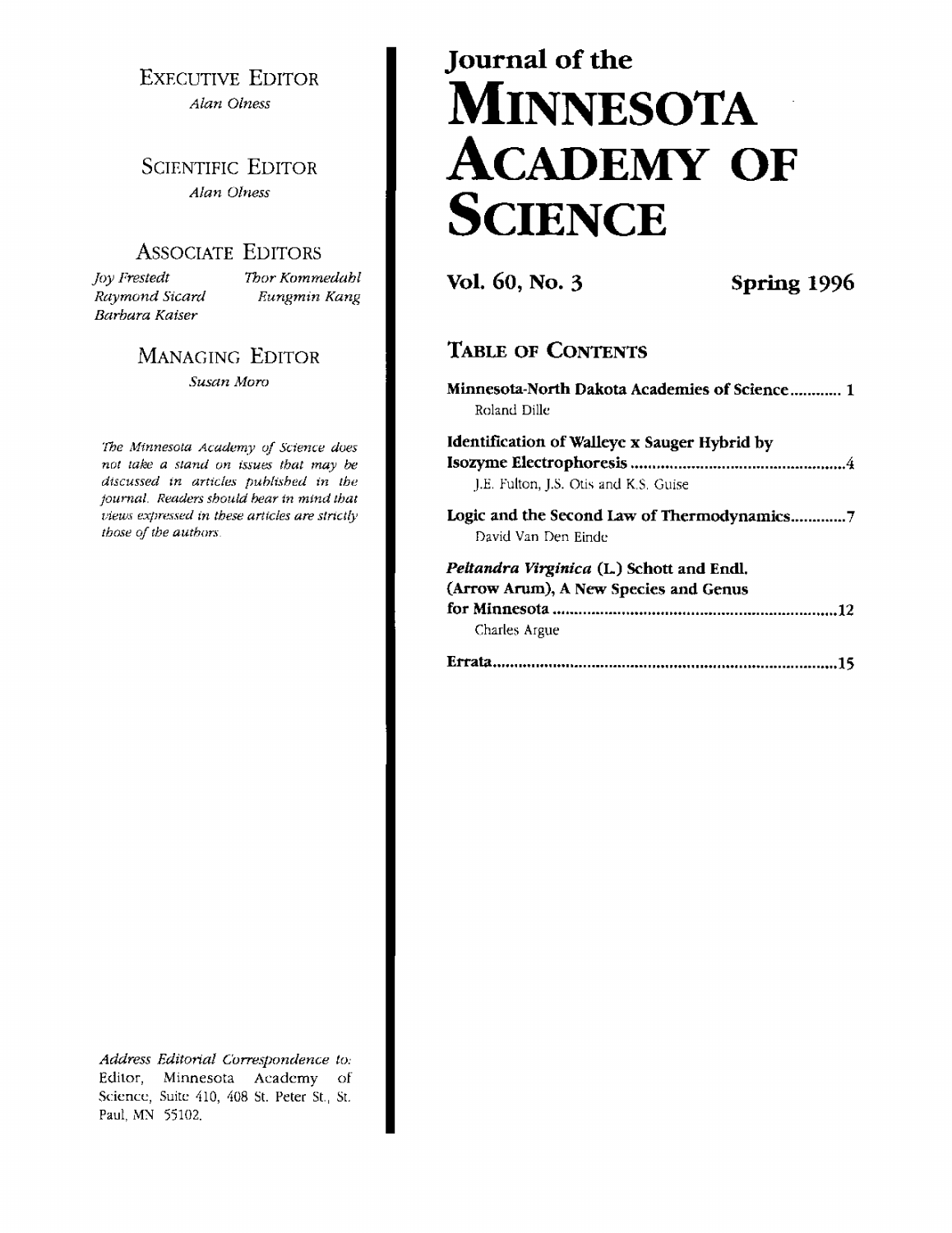# **MISSION STATEMENT**

Minnesota Academy of Science is the local affiliate of the American Association for the Advancement of Science (AAAS). It promotes communication and interaction among people interested in science through annual meetings and the Journal of the Minnesota Academy of Science. Another major emphasis is to promote and encourage science among the youth of Minnesota through communication and interaction with the scientific community. Youth activities include science fairs, science clubs and research paper competitions on both the high school and college level.

## **PROGRAMS**

### **The Minnesota Academy of Science State Fair**

Of the over 10,000 science projects and papers generated each year by Minnesota students, the top 300 are invited to display and/or present their projects at the three-day Minnesota State Science Fair. Twenty-four projects are selected to compete at the International Science and Engineering Fair where Minnesota outperforms much larger states, including California and New York.

Duluth April 11-12, 1997

### **Winchell Undergraduate/Graduate Research Competition**

At the Annual Meeting of the Academy, college students are invited to present their research to the academic and corporate community. The abstracts of the student participants are published tn the spring issue of the journal.

### **Annual Meeting**

The annual meeting includes an interdisciplinary symposium as well as technical paper and poster sections. Concurrently with the technical papers are the Winche!l Research Papers (see above). Future annual meetings:

Cniversity of Minnesota,

| April 18-19, 1997 |
|-------------------|
| May 1-2, 1998     |
| April 23-24, 1999 |
| 2000              |
|                   |

### **Journal**

Published several times a year, this magazine is of interest to all Minnesotans. The journal provides an arena for publication of articles of regional impact. The journal is distributed throughout the University State Library system, as well as national and international exchange libraries, including the British Museum.